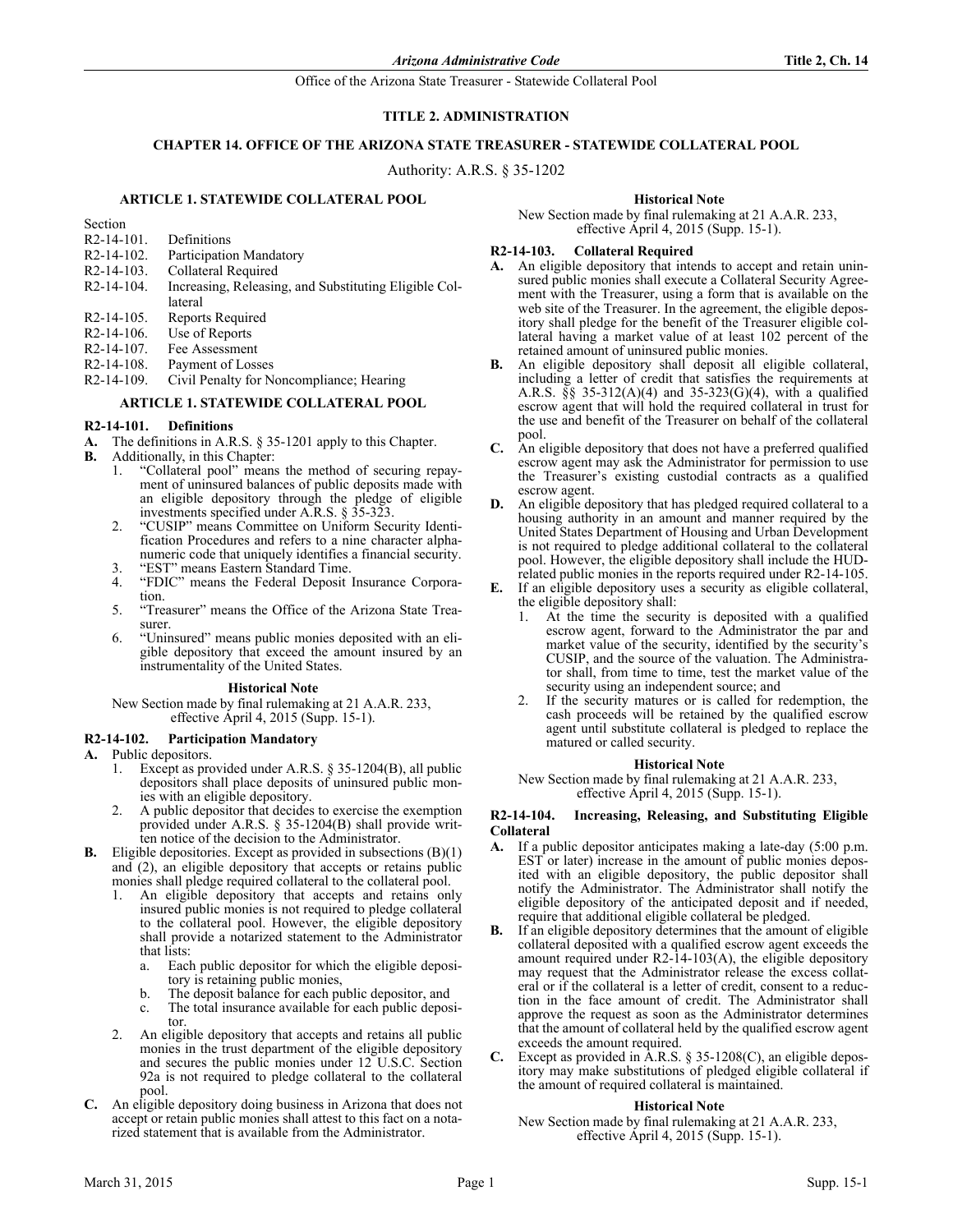Office of the Arizona State Treasurer - Statewide Collateral Pool

## **R2-14-105. Reports Required**

- **A.** Contact information. An eligible depository shall provide the Administrator, using a form available on the Treasurer's web site, with the following:
	- 1. Information the Administrator needs to contact the individual responsible for ensuring that the eligible depository complies with A.R.S. Title 35, Chapter 10, and this Chapter;
	- 2. Information the Administrator needs to contact each public depositor including:
		- a. Name and physical address of the public depositor; and
		- b. Telephone and fax numbers and e-mail address of the individual who is to receive monthly statements from the Administrator; and
	- 3. Updated information promptly after any of the information provided under subsection  $(A)(1)$  or  $(2)$  changes.
- **B.** Daily report. An eligible depository shall provide the Administrator, using a form or format available on the Treasurer's web site or another form or format approved by the Administrator, a summary report no later than 12:30 p.m. EST every business day. The report, which shall be transmitted electronically, shall contain the following information:
	- 1. Name of eligible depository making the report,
	-
	- 2. Date of report,<br>3. Demand-denos
	- 3. Demand-deposit ledger balance,<br>4. Interest-bearing ledger balance.
	- 4. Interest-bearing ledger balance,<br>5. Amount of deposits covered by 5. Amount of deposits covered by the FDIC,<br>6. Amount of uninsured deposits,
	- Amount of uninsured deposits,
	- 7. Amount of required collateral,<br>8. CUSIPs of the collateral pledge
	- CUSIPs of the collateral pledged to collateral pool,
	- 9. Market value of collateral pledged to collateral pool, 10. Original par value of collateral pledged to collateral
	- 10. Original par value of collateral pledged to collateral pool, 11. Number of demand-deposit accounts of public monies, and
	- 12. Number of interest-bearing accounts of public monies.
- **C.** Monthly report. On or before the eighth day of each month, an eligible depository shall provide the Administrator, using a form or format available on the Treasurer's web site or another form or format approved by the Administrator, a report that contains the following information regarding each public depositor:
	- 1. Name of public depositor,<br>2. Taxpayer identification of
	- 2. Taxpayer identification of the public depositor,<br>3. Name and number of the public depositor's acce
	- 3. Name and number of the public depositor's account,
	- Amount of demand deposit held for the public depositor,
	- 5. Amount of interest-bearing deposit held for the public depositor,
	- 6. Amount of total deposits held for the public depositor,
	- 7. Amount of the public depositor's deposits covered by the FDIC, and
	- 8. Amount of required collateral to protect the public depositor's deposits.
- **D.** Detailed daily report. When the Administrator determines that additional information is needed to ensure that all public monies are protected, an eligible depository shall provide the information required under subsections (B) and (C) sorted first by public depositor and second by taxpayer identification number.
- **E.** Additional reports. If requested by the Administrator, an eligible depositor that is a bank or savings institution shall submit to the Administrator a copy of the quarterly Report of Condition and Income filed with the Federal Financial Institutions Examination Council's Central Data Repository, as required under 12 U.S.C. § 324 (state member banks), 12 U.S.C. § 1817 (state non-member banks), 12 U.S.C. § 161 (national banks), and 12 U.S.C. § 1464 (savings institutions). An eligible depository that is a credit union shall submit to the Administrator a copy of the quarterly Call Report filed with the National Credit Union Administration, as required under 12 U.S.C. 1756.

### **Historical Note**

New Section made by final rulemaking at 21 A.A.R. 233, effective April 4, 2015 (Supp. 15-1).

## **R2-14-106. Use of Reports**

- **A.** If the Administrator determines after reviewing either the daily report or detailed daily report that an eligible depository has pledged insufficient collateral to the collateral pool, the Administrator shall immediately contact the eligible depository and require that additional collateral be pledged.
- An eligible depository that is contacted under subsection (A) shall send a report to the Administrator identifying the additional collateral pledged by CUSIP, par value, and market value.
- **C.** If an eligible depository fails to pledge additional collateral as required under subsection (A) or provide the report required under subsection (B) by  $3:00$  p.m. EST of the day contacted by the Administrator, the Administrator shall take one or more of the following actions:
	- 1. Provide written notice to the eligible depository of intent to assess a daily civil penalty of:
		- a. \$250 for failure to comply with subsection (A), and
		- b. \$100 for failure to comply with subsection (B);
	- 2. Provide electronic notice of the noncompliance to the:
		- a. Superintendent of the Department of Financial Institutions, and
		- b. Public depositors that have deposits with the eligible depository, and
	- 3. Post notice of the noncompliance on the Treasurer's web site.
- **D.** The Administrator shall forward an electronic copy of the monthly report to each public depositor within five days after receiving the report. Before the end of the month, each public depositor shall review the monthly report and inform the Administrator of any discrepancy between the information in the monthly report and the account statement provided directly to the public depositor by the eligible depository. If the public depositor fails to inform the Administrator of a discrepancy before the end of the month, the Administrator shall deem the monthly report to be correct.

### **Historical Note**

New Section made by final rulemaking at 21 A.A.R. 233, effective April 4, 2015 (Supp. 15-1).

### **R2-14-107. Fee Assessment**

- **A.** Under A.R.S. § 35-1212, the collateral pool is required to be self-supporting. The Administrator is authorized to assess fair and equitable fees from eligible depositories.
- **B.** Annual assessment. The Administrator shall annually assess an eligible depository required under R2-14-102(B) to pledge eligible collateral to the collateral pool an amount that reflects the eligible depository's daily average portion of uninsured public monies on deposit.
	- The Administrator shall determine the total amount to be assessed based on expenses incurred to administer and enforce the collateral pool during a calendar year.
	- 2. The Administrator shall inform each eligible depository of the depository's assessed amount by January 15 of each year.
	- 3. An eligible depository shall pay the assessed amount by February 15 of each year.
	- 4. If an eligible depository enters or leaves the collateral pool during a calendar year, the Administrator shall make or refund a partial assessment.
- **C.** Additional assessment. When an eligible depository fails to comply fully with A.R.S. Title 35, Chapter 10 or this Chapter, the Administrator incurs extra expenses to administer and enforce the collateral pool. When this happens, the Administrator shall assess an additional fee from the non-complying eligible depository equal to the amount of extra expense incurred by the Administrator.

### **Historical Note**

New Section made by final rulemaking at 21 A.A.R. 233, effective April 4, 2015 (Supp. 15-1).

### **R2-14-108. Payment of Losses**

**A.** The Administrator shall find that an eligible depository is in